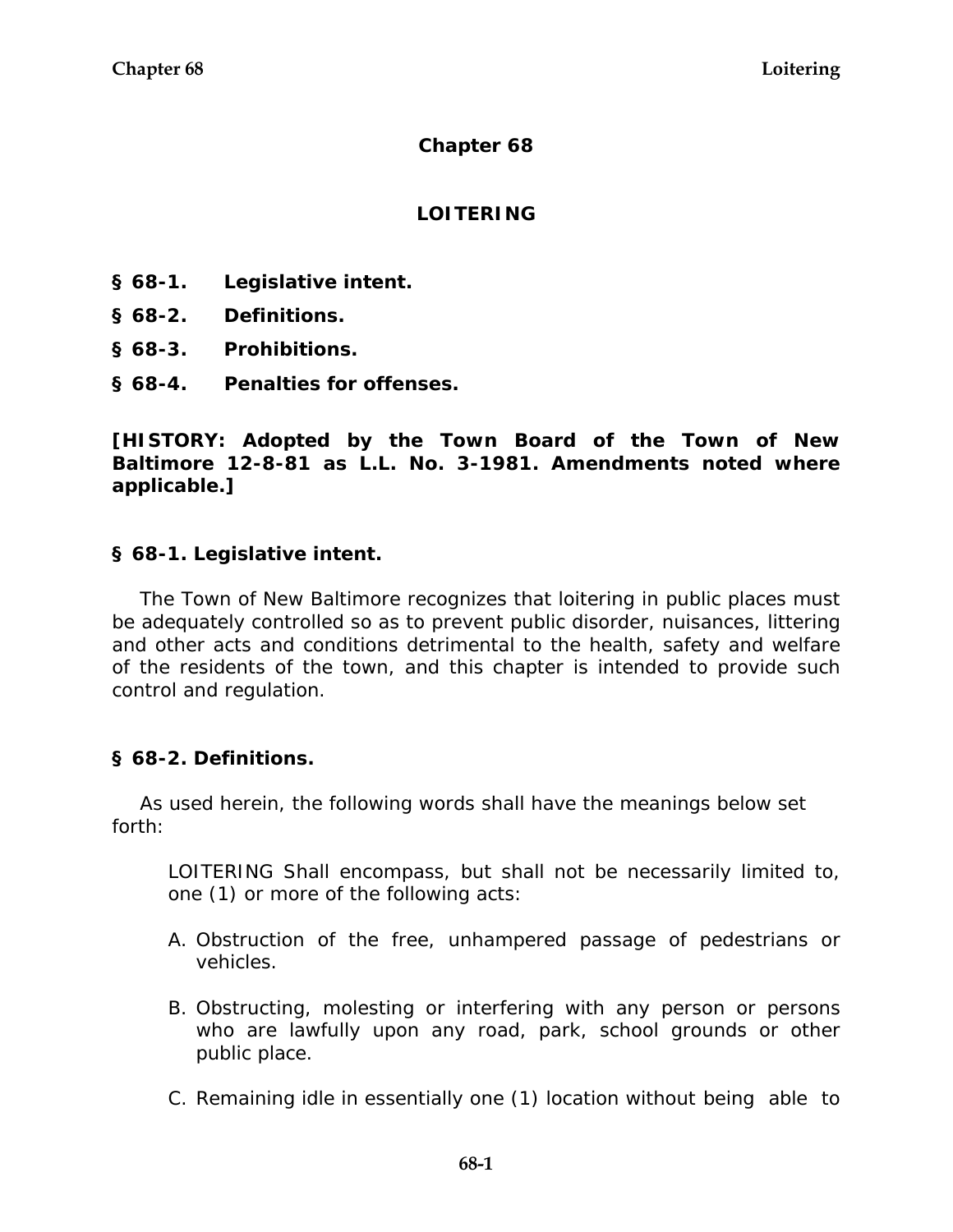establish having a legitimate purpose in so remaining idle or, by general conduct, exhibiting the absence of a lawful purpose in so remaining idle. In determining whether or not a legitimate or lawful purpose for remaining idle has been established, consideration shall be given to the fact that the person takes flight upon appearance of a police officer, refuses to identify himself or manifestly endeavors to conceal himself or any object. Unless flight by the person or other circumstances makes it impracticable, a police officer shall, prior to any arrest for an offense under this section, afford the person an opportunity to dispel any alarm or immediate concern which would otherwise be warranted by requesting him to identify himself and explain his presence and conduct. No person shall be convicted of an offense under this section if the police officer did not comply with this procedure or if it appears at trial that the explanation given by the person is true and, if believed by the officer at the time, would have dispelled the alarm or immediate concern.

- D. Refusing to move from a place when so requested by a police officer, provided that such officer has exercised his discretion reasonably under the circumstances in order to preserve or promote public peace and order.
- E. Loitering or remaining in a public place for the purpose of gambling with cards, dice or other gambling paraphernalia.

OTHER PUBLIC PLACE - Includes the quasi-public area in front of or adjacent to any store, shop, restaurant, tavern, bar, inn, luncheonette or other place of business, and shall include also any parking lots or other vacant property not owned by or under the dominion of the person charged with a violation of this chapter. Enforcement of this chapter as it relates to "other public places" as herein defined shall be conditioned upon a request for such enforcement by the owner or agent of said "other public place" sent by certified mail, return receipt requested, to the attention of the Police Chief of the Town of New Baltimore. In addition to the name of the owner and a description of the property involved, said request shall include a certification stating that the provisions of this chapter relating to the posting of a notice have been complied with.

PUBLIC PLACE - A place to which the public or a substantial group of persons has access, including but not limited to any highway, street, road, alley, bypass, sidewalk, parking area, shopping area, playground, park or recreation facility located within the Town of New